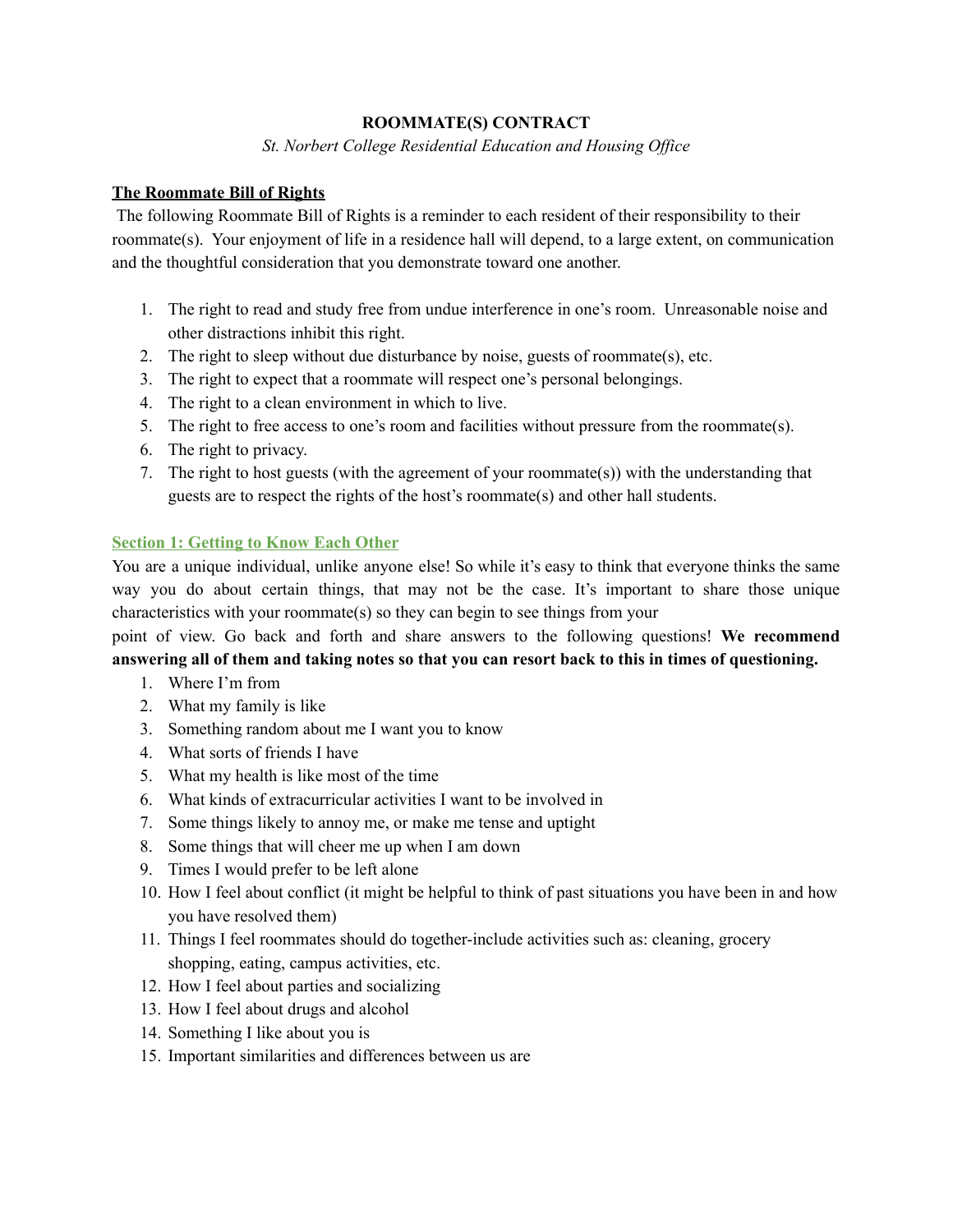Other things that would be important for my roommate(s) to know about me:

|  |  | Things that you might want to think about sharing (circle or highlight your answer): |  |
|--|--|--------------------------------------------------------------------------------------|--|
|  |  |                                                                                      |  |
|  |  |                                                                                      |  |
|  |  |                                                                                      |  |

| Clothing                                                | Food/<br><b>Drinks</b>        | TV/<br>Electronics                 | <b>Dishes</b>                      | <b>Bed</b>                                | Furniture<br>(chairs/<br>futon)    | School/<br>Office<br><b>Supplies</b>      |
|---------------------------------------------------------|-------------------------------|------------------------------------|------------------------------------|-------------------------------------------|------------------------------------|-------------------------------------------|
| Yes<br>N <sub>0</sub><br>Ask First                      | Yes<br>No<br>Ask First        | Yes<br>N <sub>0</sub><br>Ask First | Yes<br>N <sub>0</sub><br>Ask First | Yes<br>N <sub>0</sub><br><b>Ask First</b> | Yes<br>N <sub>o</sub><br>Ask First | Yes<br>N <sub>0</sub><br><b>Ask First</b> |
| Light<br>Sources                                        | Toiletries                    | Cleaning<br><b>Supplies</b>        | Other:                             | Other:                                    | Other:                             | Other:                                    |
| Yes<br>No<br>Ask First                                  | Yes<br>No<br><b>Ask First</b> | Yes<br>N <sub>0</sub><br>Ask First | Yes<br>N <sub>0</sub><br>Ask First | Yes<br>N <sub>0</sub><br><b>Ask First</b> | Yes<br>No<br>Ask First             | Yes<br>N <sub>0</sub><br>Ask First        |
| In order for personal items to not be a problem I need: |                               |                                    |                                    |                                           |                                    |                                           |
|                                                         |                               |                                    |                                    |                                           |                                    |                                           |

# **Section 2: Guests**

You may want to have people over in your room. It's important to really think about what matters to you when it comes to guests. Guests are to be accompanied by a resident student at all times. **\*COVID-19** Policy: Only one guest per bed space in a residential area. No overnight guests will be allowed until **further notice.**

| Guests may be in our<br>room during:                                                                                           | <b>Same Gender Guests</b>                 | <b>Opposite Gender</b><br>Guests          | Do we want our guests<br>to wear masks in our<br>room?    |
|--------------------------------------------------------------------------------------------------------------------------------|-------------------------------------------|-------------------------------------------|-----------------------------------------------------------|
| <b>Study Times</b><br>⊔<br><b>Sleep Times</b><br>Dress/Bathing<br>❏<br>Times<br>Other times<br>⊔<br>guests are not<br>allowed: | Yes<br>N <sub>0</sub><br><b>Ask First</b> | Yes<br>N <sub>0</sub><br>$\Box$ Ask First | Yes<br>▁▁<br>N <sub>0</sub><br>ப<br><b>Ask First</b><br>u |
| What are my guidelines for how my belongings are used/left when I am away and guests are present?                              |                                           |                                           |                                                           |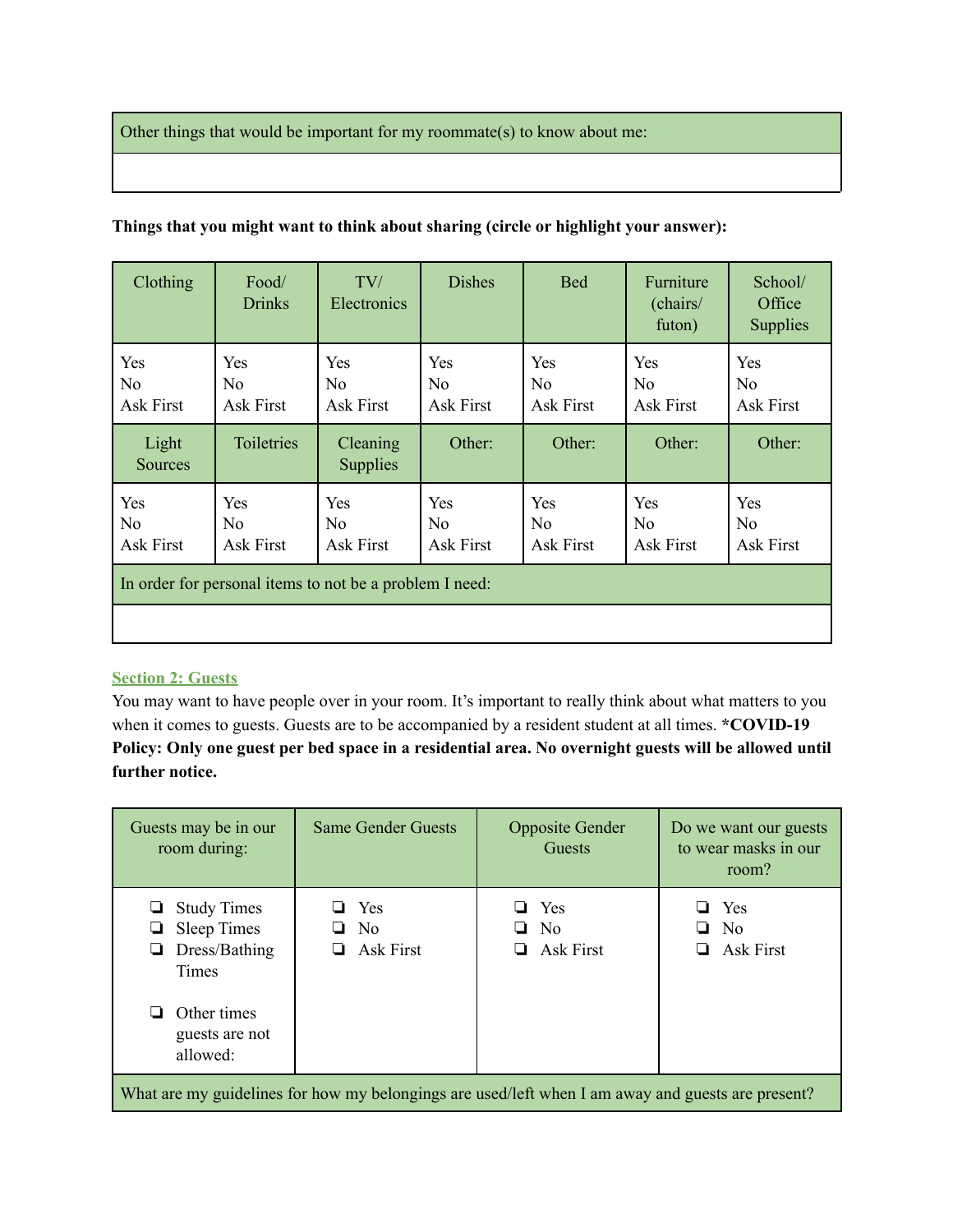Can guests use the following?

❏ Bed

- ❏ Desk
- ❏ Food
- ❏ Clothes
- ❏ Electronics
- ❏ Other:

Guests that I anticipate having over (friends, family, partner, study-partner, etc.)

How will you discuss guests who make you uncomfortable?

How long in advance should you notify your roommate about a guest?

In order for guests not to be a problem for me, I will need:

### **Section 3: Cleaning**

Your room will quickly become your home on campus. It's important that you let your roommate know what you expect/prefer when it comes to your room so that you both can be comfortable coming home.

| I don't like it when my room is<br>(check all that apply)                                      | To be clean the room must be<br>(check all that apply)                                                                                                             | In order to feel clean, I need: |
|------------------------------------------------------------------------------------------------|--------------------------------------------------------------------------------------------------------------------------------------------------------------------|---------------------------------|
| Untidy<br><b>Too Neat</b><br><b>Noisy</b><br>u<br>Quiet<br>u<br>Empty<br>Overcrowded<br>Other: | $\Box$ Floors cleaned<br><b>Dusted</b><br>$\Box$ Belongings picked up<br>and put away<br>Trash removed<br>$\Box$ Appliances cleaned<br>Laundry completed<br>Other: |                                 |

How frequently will we clean our half of the room?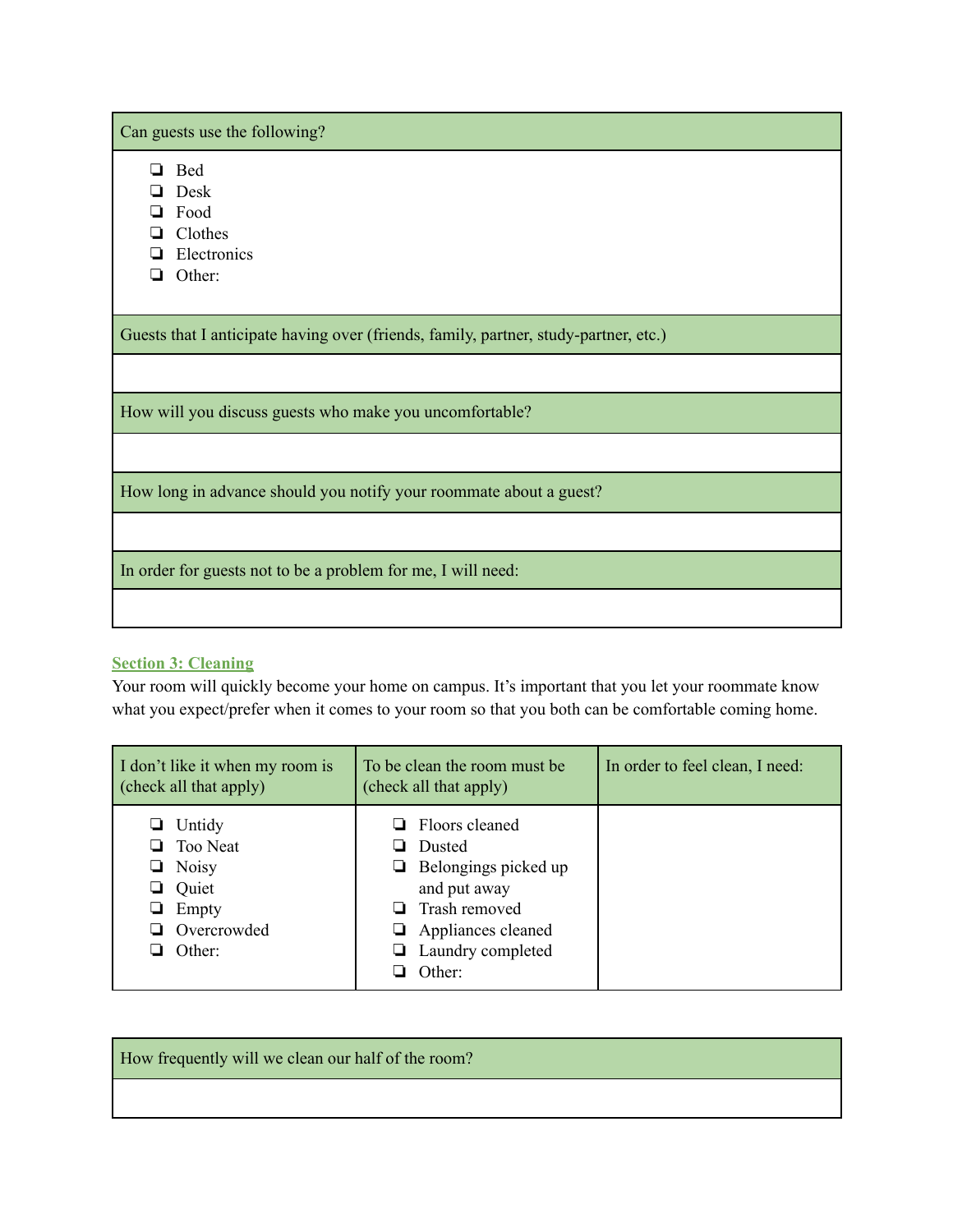How often will we clean our shared spaces?

Will we create a cleaning schedule? If so, list it here:

#### **Section 4: Noise and Sleep**

Studying is an important part of your college experience. Your study habits might change over time, but it's important to discuss your studying needs with your roommate at the start of the year! Sleep is the key to success. It is important that each of you are discussing ways that you can get quality sleep.

| I prefer to study: | Describe your ideal  | When one roommate is    | Studying days and     |
|--------------------|----------------------|-------------------------|-----------------------|
|                    | study environment:   | studying it is okay to: | times in our room is: |
| In my room         | Sight (light level): | $\Box$ Have the ty on   |                       |
| Library            | Sound (background    | Have music              |                       |
| Lounge             | music/quiet):        | playing                 |                       |
| Friends Room       | Touch (overall       | Have guests             |                       |
| Other:             | environment):        | over                    |                       |

What time do you like to go to bed on weekdays? What about weekends? How many hours of sleep do you like to get?

Are you a night owl or a morning person?

Are you a sound sleeper or are you easily awakened? How will you adjust to your roommates' sleep habits?